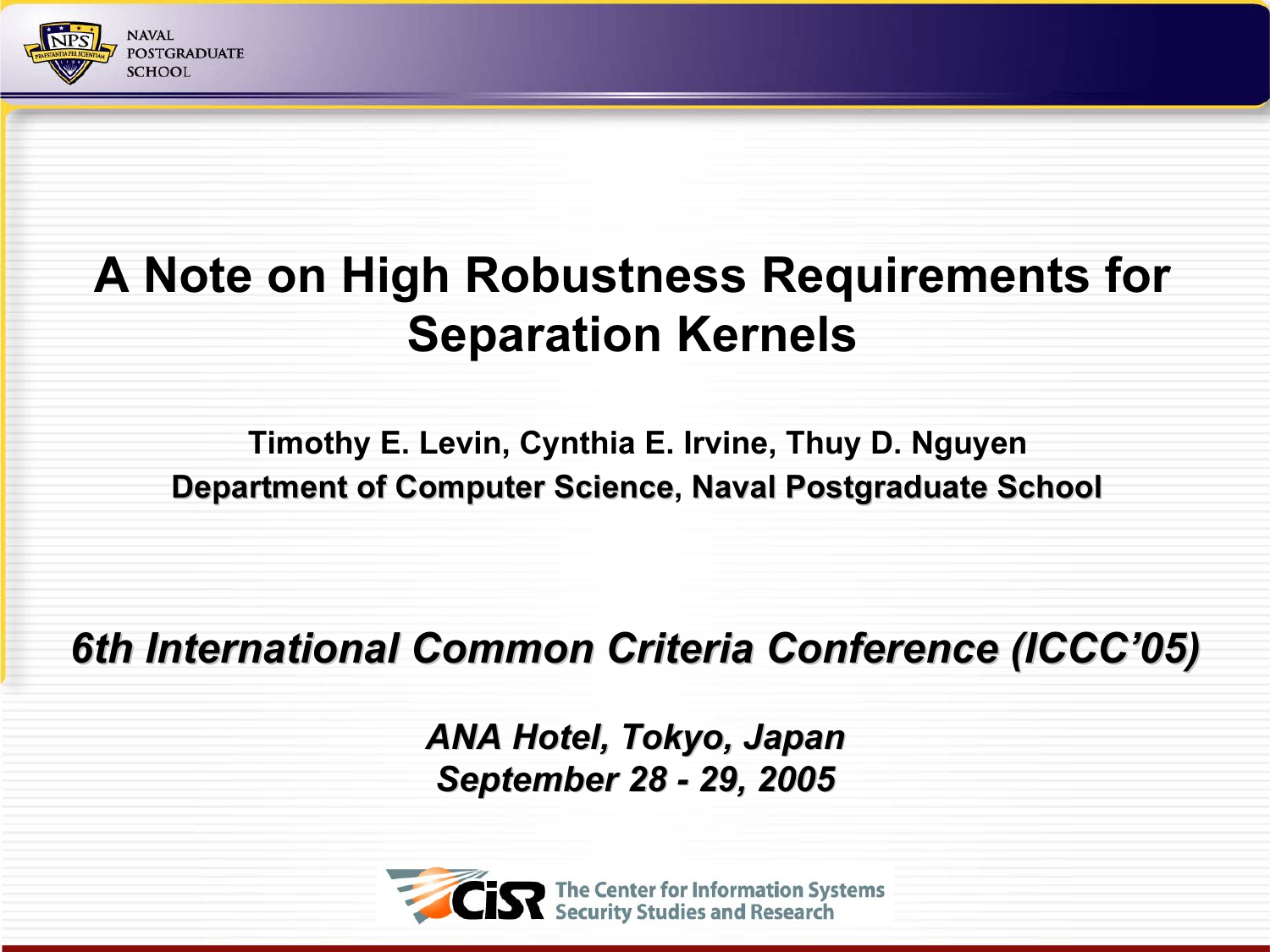

- Problem Definition
- •Separation Kernel and PP Description
- High Robustness PP Issues
	- Least Privilege
	- Dynamic Reconfiguration
- CC v3.0 Transition Issues
- •**Summary**

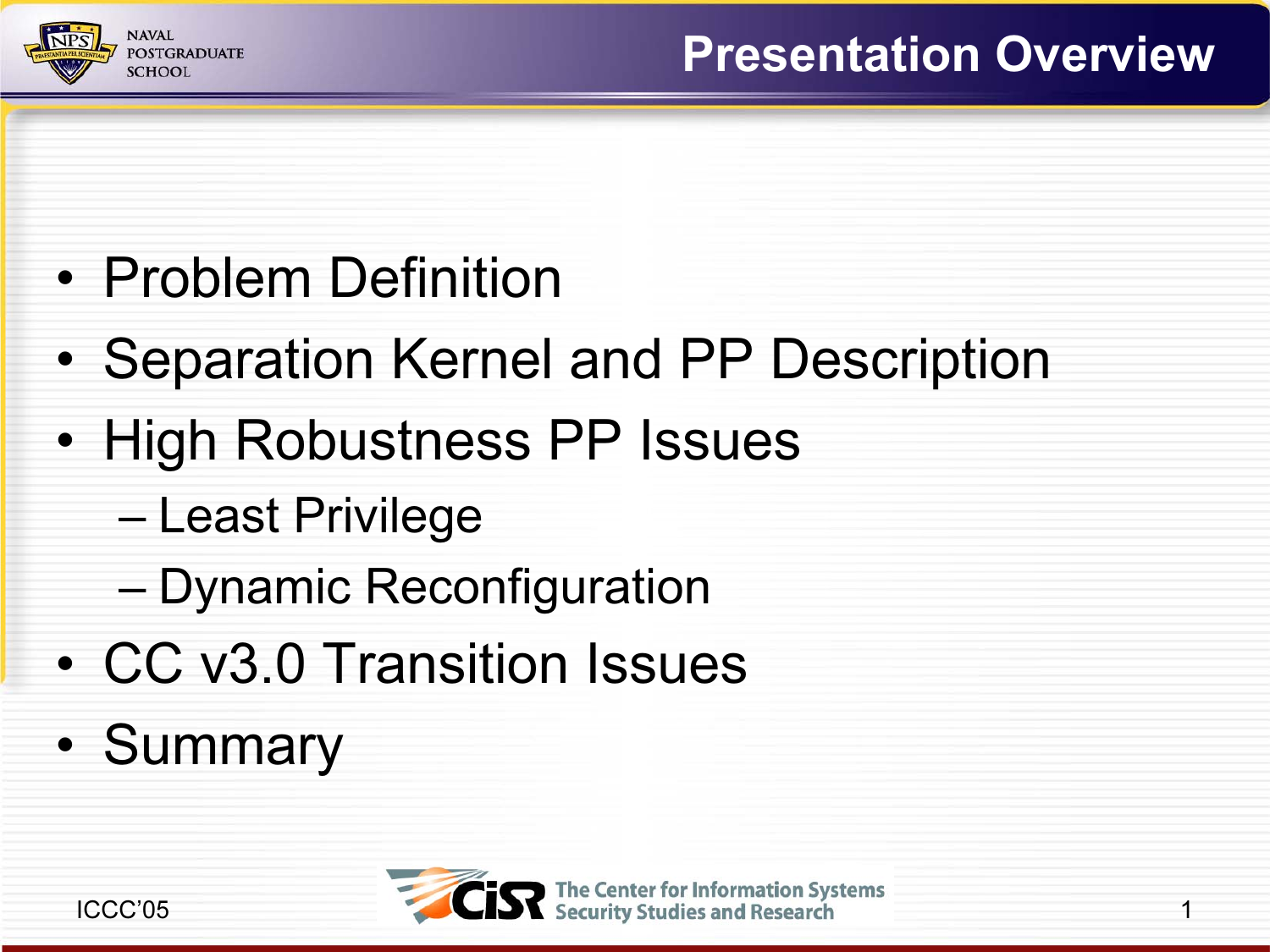

- Need for U.S. Government Protection Profile for Separation Kernels in Environments Requiring High Robustness (SKPP)
	- Various products forthcoming
	- High Robustness uncharted Common Criteria territory
- Preliminary Analysis: Protection Profile (PP) requires
	- –CC-oriented description of TOE abstractions
	- –Extensions to several Common Criteria requirements
	- – Extrapolation from existing guidance and examples
		- E.g., US scheme medium robustness CIM
		- Medium Robustness MLS OS PP draft

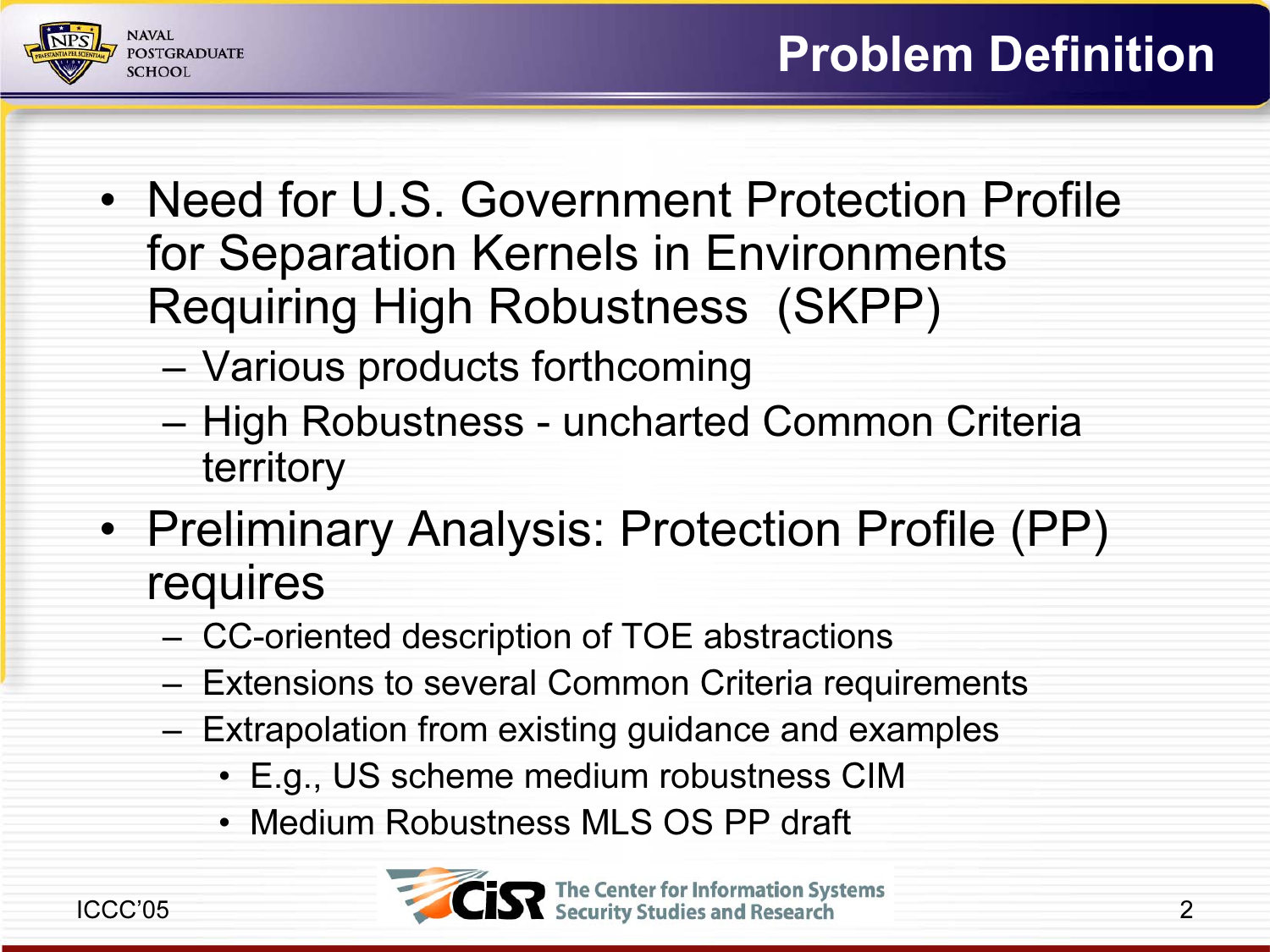

- •Separation Kernel (Rushby, 1981, etc.)
- • Manages computing and communication resources
	- Self-protecting
- Creates abstractions of resources for export at SK interface
- SK <u>Partitions</u> resources into policy <u>equivalence classes\*</u>
- Controlled separation of equivalence classes
	- No interaction between classes unless explicitly allowed

\* These equivalence classes are sometimes also called "partitions"

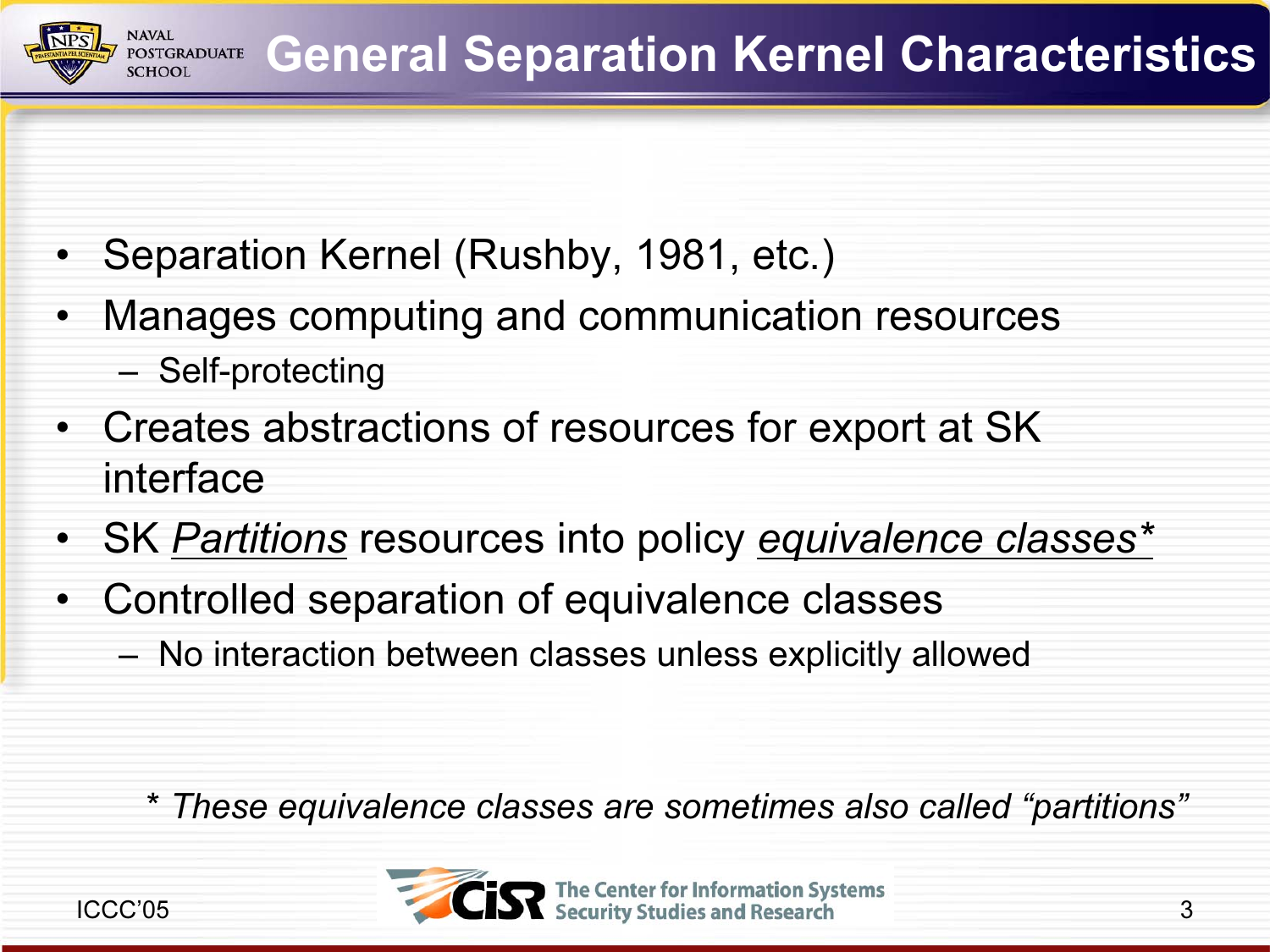

#### • Taxonomy of SK runtime resources

- Internal
	- Used for implementation of kernel
- Exported
	- Subjects
		- Programs, asynchronous devices, etc.
	- All other
		- Memory, files, devices, buffers, volumes etc.
		- "objects"

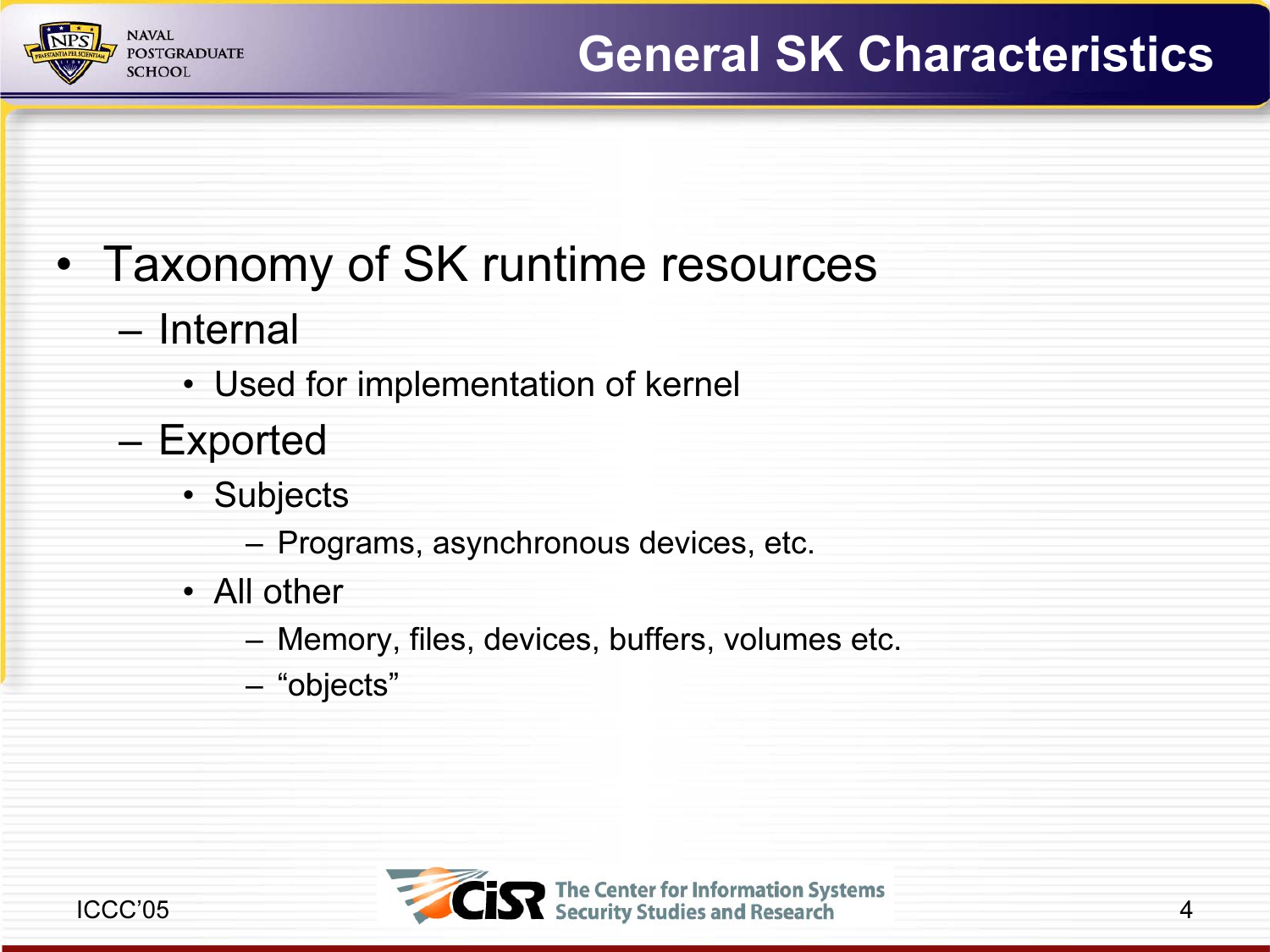

- Limited functionality expected
	- E.g., embedded systems
- No runtime user interface
	- No user identification and authentication
- Static runtime configuration of security policy and resource allocation
	- Specified in "TSF configuration data"
	- Exceptions allowed for exigencies
- Support privileged subjects
	- Limit access to privileged interfaces
- Support trusted delivery, trusted recovery
- • Export or store audit records
	- At least one is required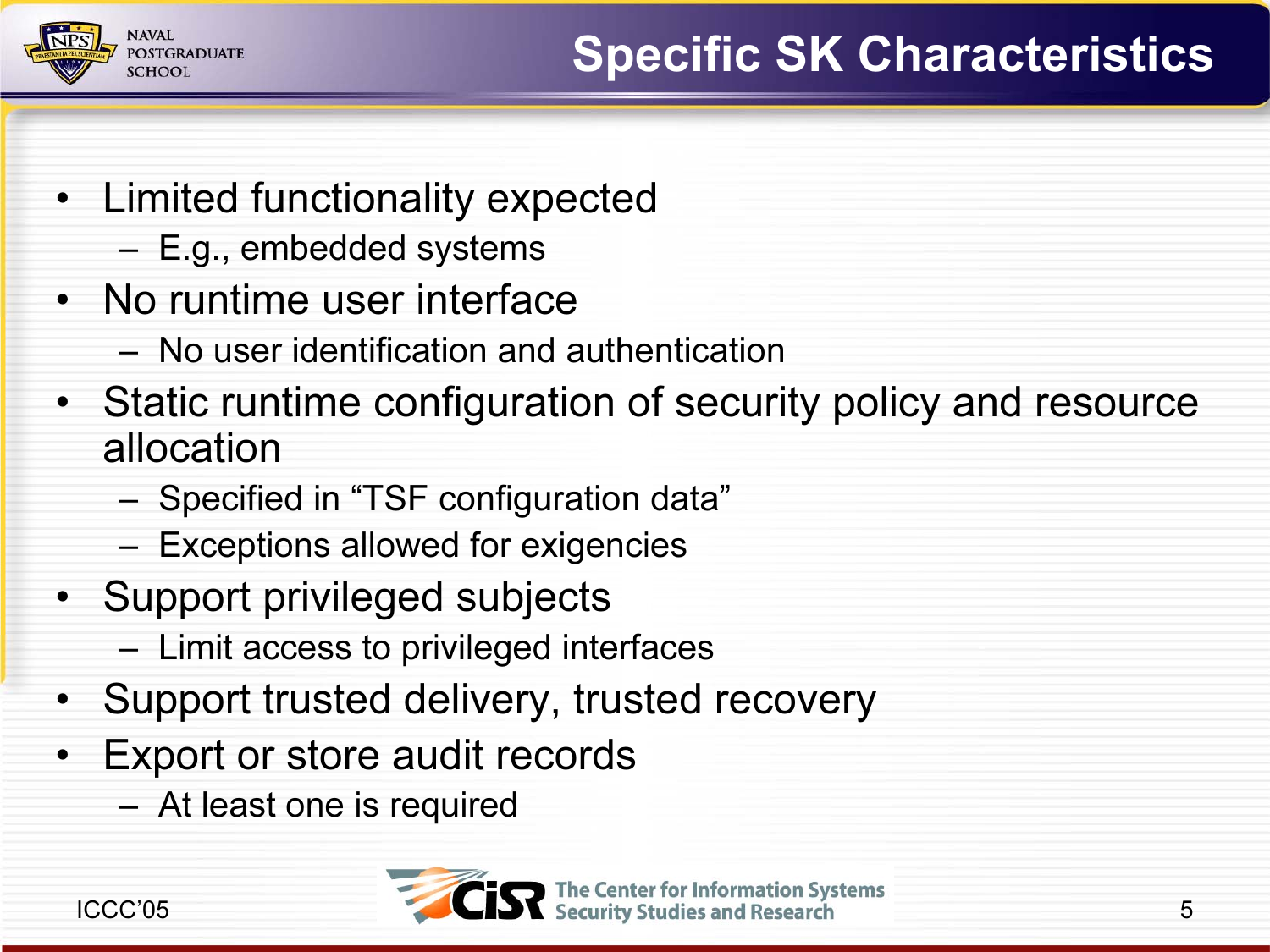

#### • EAL6

• + Formal Security Policy Model

#### • TOE Components

- TSF
	- Software
	- Hardware base
- Initialization mechanism
- Configuration mechanism
- Delivery and recovery mechanisms

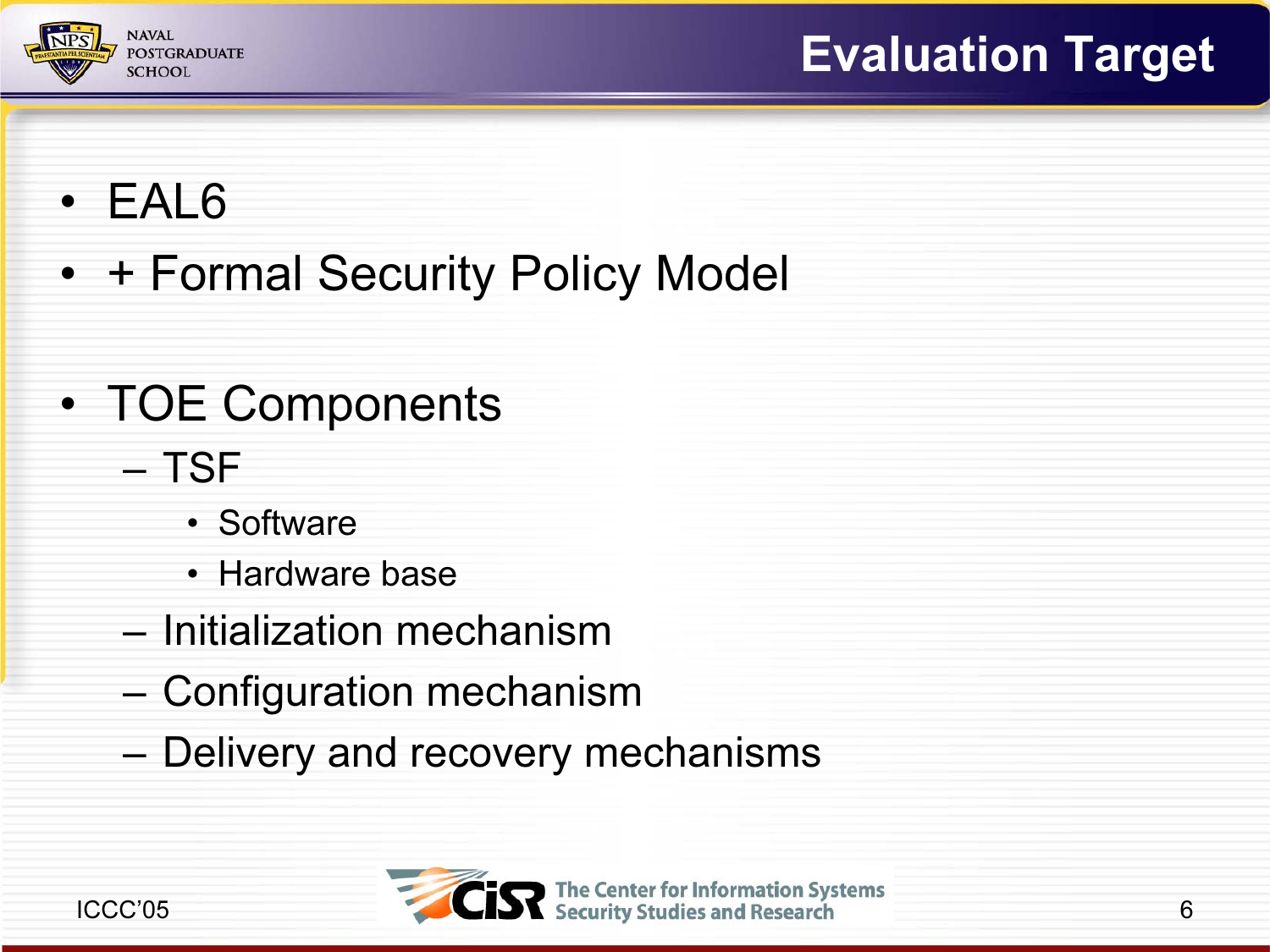

- Principle of least privilege (PoLP)
	- –All-or-nothing security cannot be high robustness
- Dynamic configuration

**OSTGRADUATE** 

CHOOI

- On-the-fly security policy changes may be intractable to analyze with respect to the separation of equivalence classes (e.g., Harrison et al, 1976)
- Hardware as part of the TSF
	- A classic third-party assurance composition problem

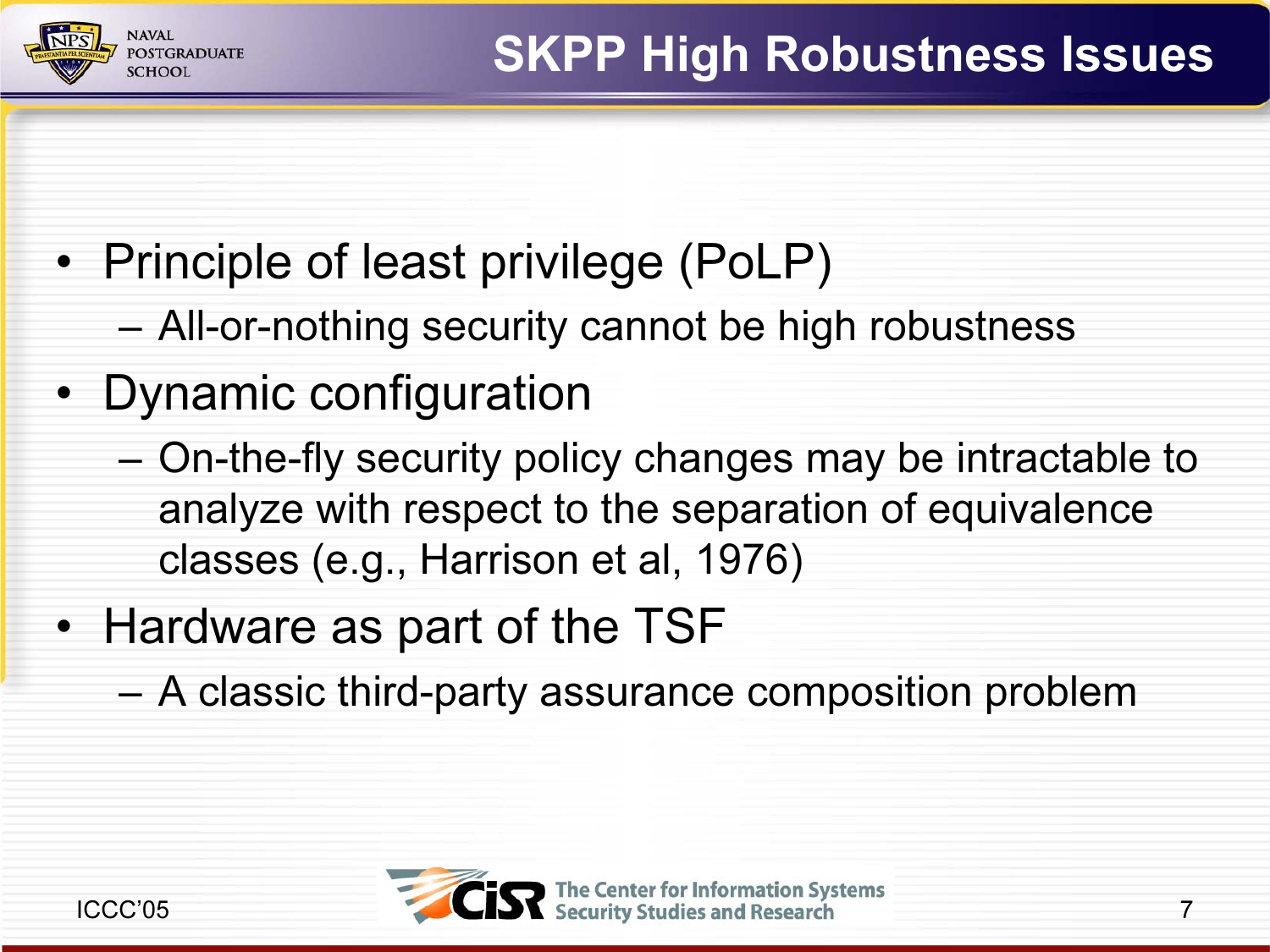- • PoLP (reviewed in Saltzer, Schroeder, 1975)
	- Mechanisms should have no more privilege than what is necessary to perform the actions for which they were designed
- • PoLP Applied to SKPP
	- TSF must have capability to restrict subjects'…
		- access to privileged operations
		- access to resources within a partition
	- TSF must be structured to restrict privileges of internal modules/functions



**SCHOOI**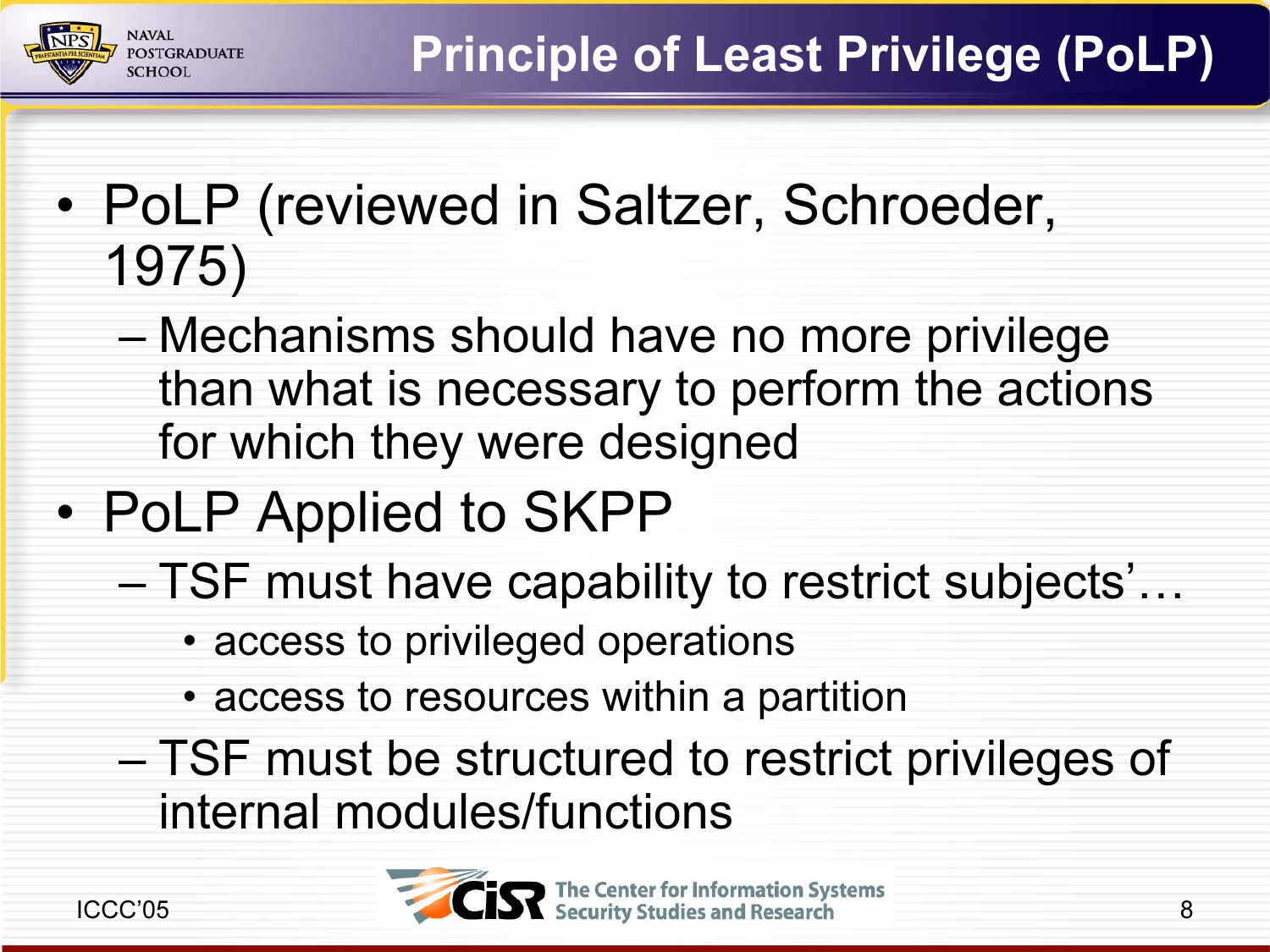

#### • Use Case:

- TSF supports multiple heterogeneous subjects in a partition
- – TSF must discern between those subjects for the purpose of information flow control

# • FDP\_ACC:

- TSF may allow an operation of a subject on an exported resource only if:
	- *•* Partition-to-Partition flow rule explicitly authorizes operation
	- Subject-to-Resource flow rule explicitly authorizes operation

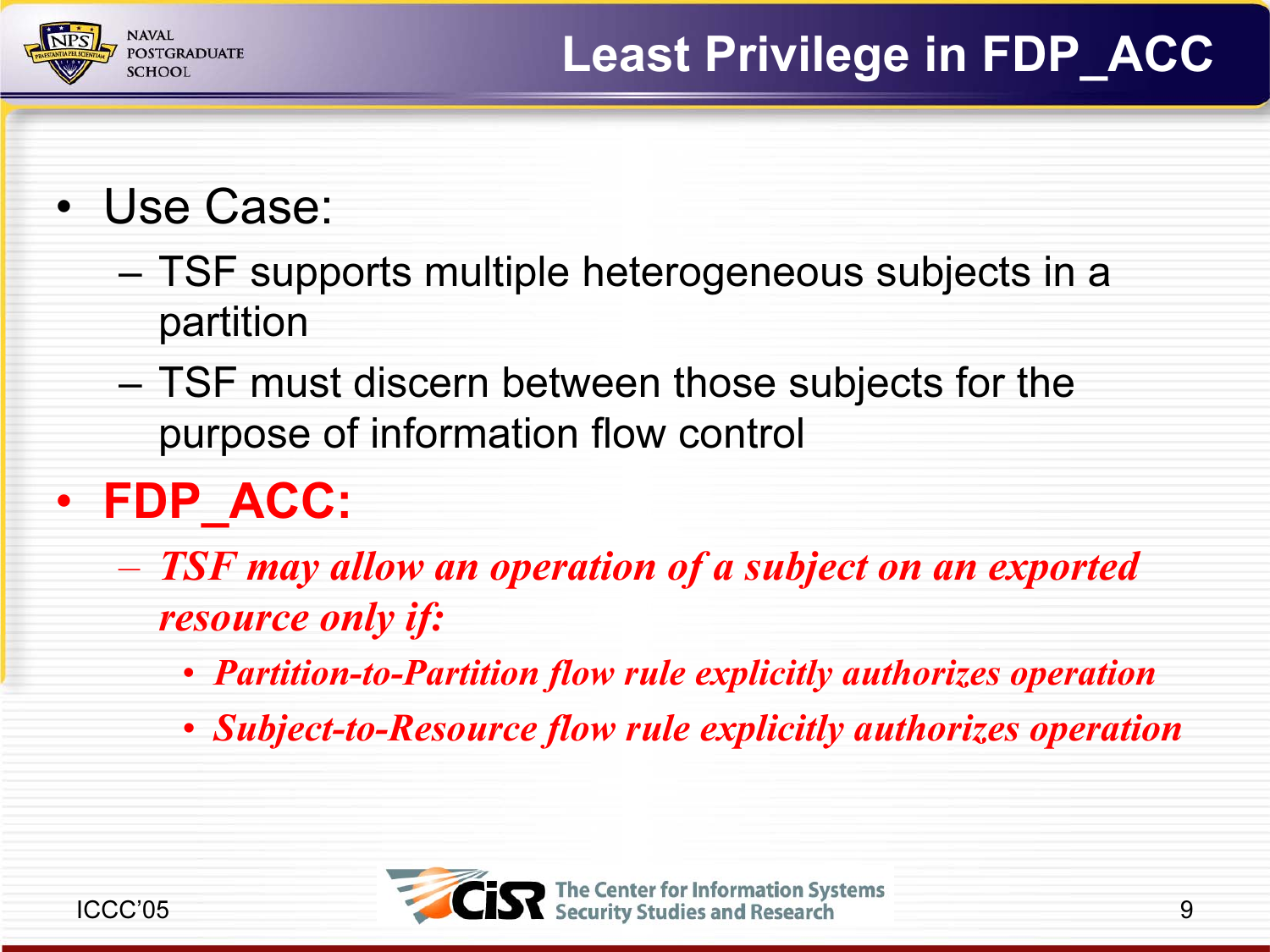

- PoLP advantages for design and internal structure
	- –Affords simplicity to implementation
	- – Coupled with layering and minimization, increases confidence in analysis of TSF correctness
- ADV\_ARC: requires justification that TSF design achieves PoLP
- **ADV\_INT:** requires PoLP to be applied to all TSF modules/functions

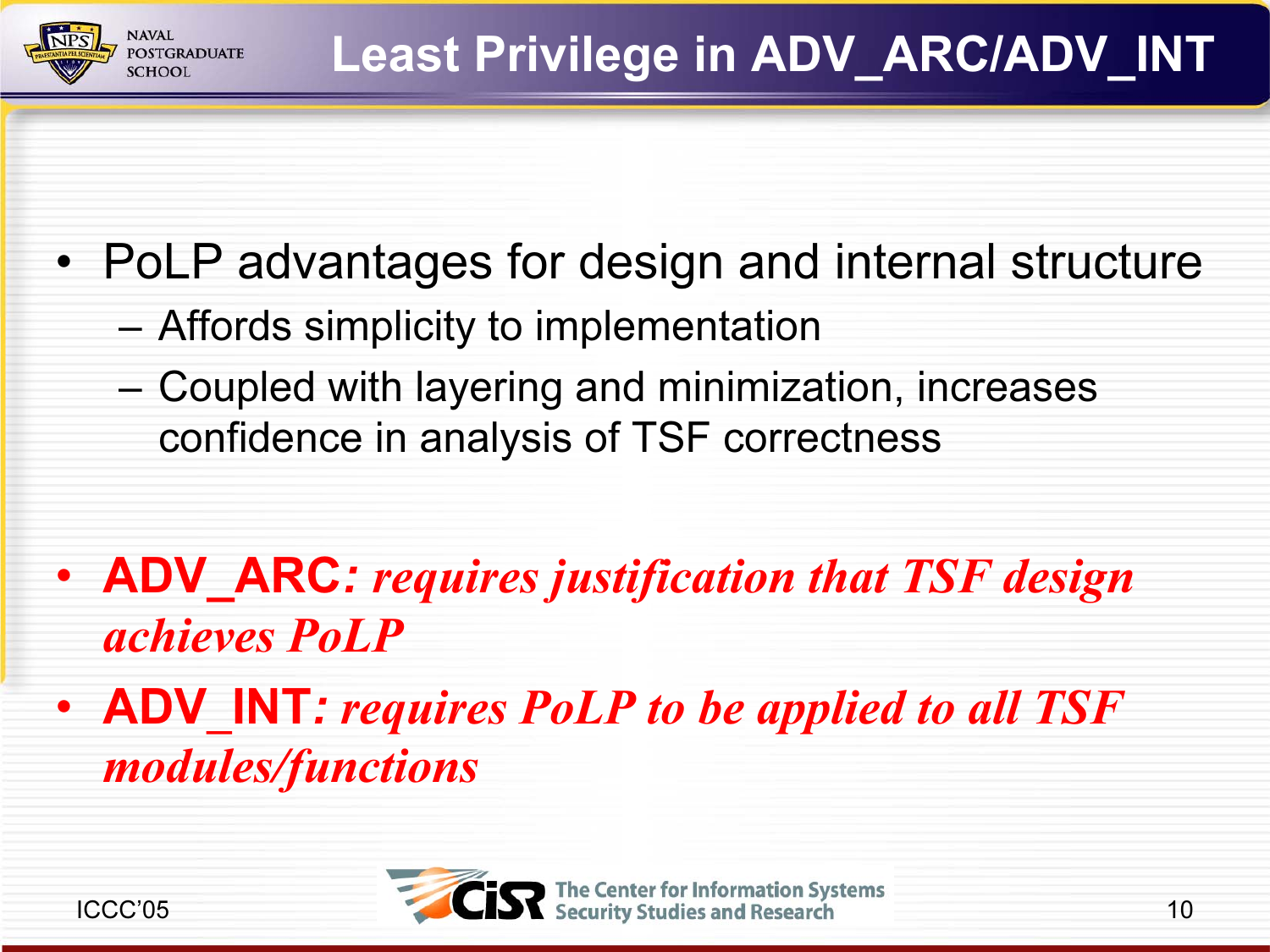

### • FDP\_ACC allows certain PoLP "exceptions"

- – Configurations where subject-resource interaction is "policy-equivalent" to that of their partition
	- Interaction between single-subject and single-resource partitions
		- $\mathcal{L}_{\mathcal{A}}$  , where  $\mathcal{L}_{\mathcal{A}}$  is the set of the set of the set of the set of the set of the set of the set of the set of the set of the set of the set of the set of the set of the set of the set of the set of the Only one subject in subject's partition
		- $\mathcal{L}_{\mathcal{A}}$  , where  $\mathcal{L}_{\mathcal{A}}$  is the set of the set of the set of the set of the set of the set of the set of the set of the set of the set of the set of the set of the set of the set of the set of the set of the Only one exported resource in resource's partition
	- Homogeneous functionality of subjects in a partition

 All subjects in subject's partition require same operation on all exported resources in resource's partition

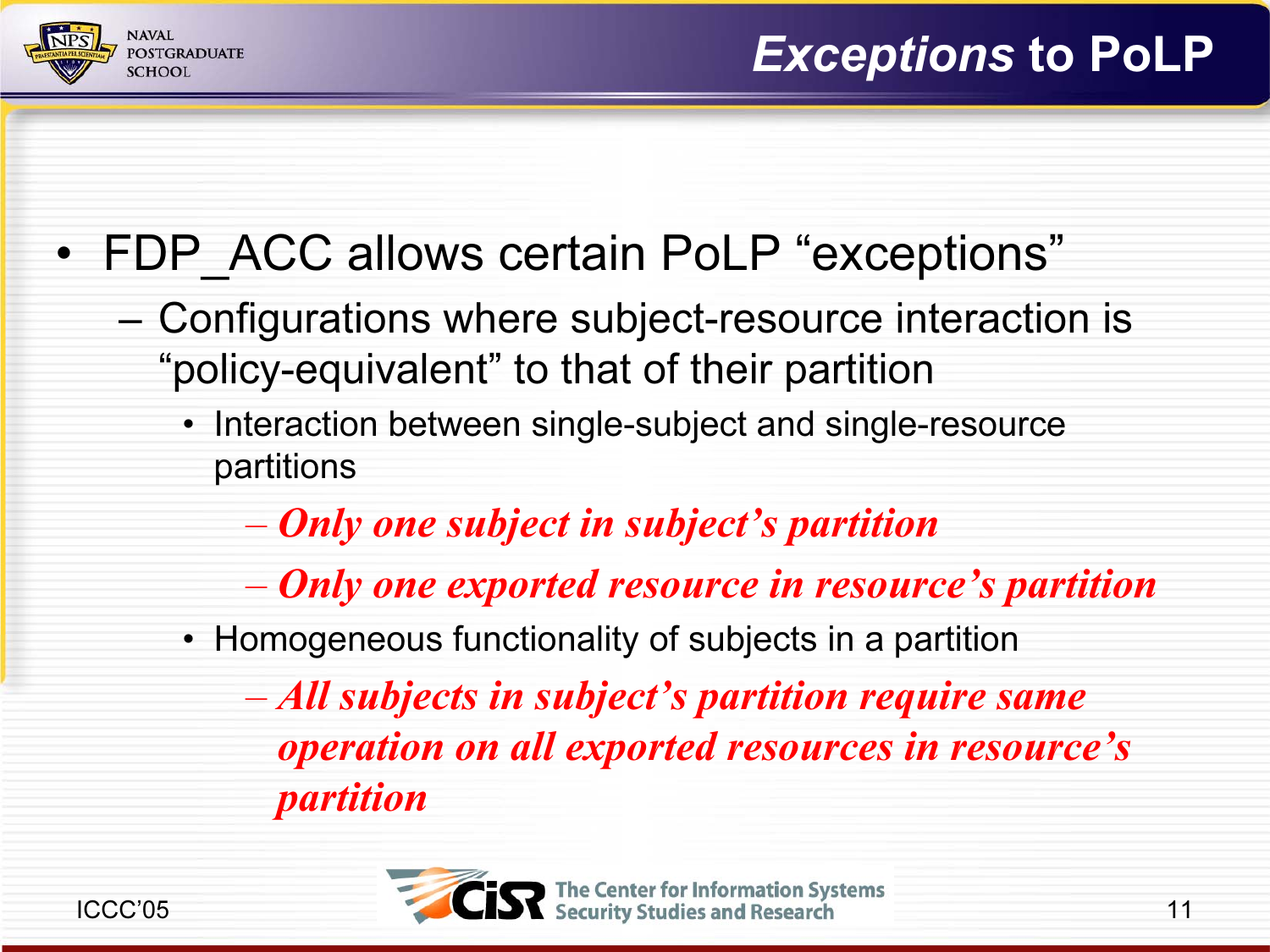## SK Configuration



- Static Configuration SK
	- Initial configuration data determines runtime behavior
		- All resource allocations
			- Time e.g., CPU time slices
			- Space e.g., per-partition memory regions
		- All allowed information flows
	- Ideal for embedded systems and security research
		- Simple design and implementation
		- Evaluatable size
	- Provides fundamental security service: separation
	- Building block for more complex systems
	- Assurance issue with <u>configuration-data based</u> policy mechanism:
		- Ensure resulting security policy reflects the organization's intent

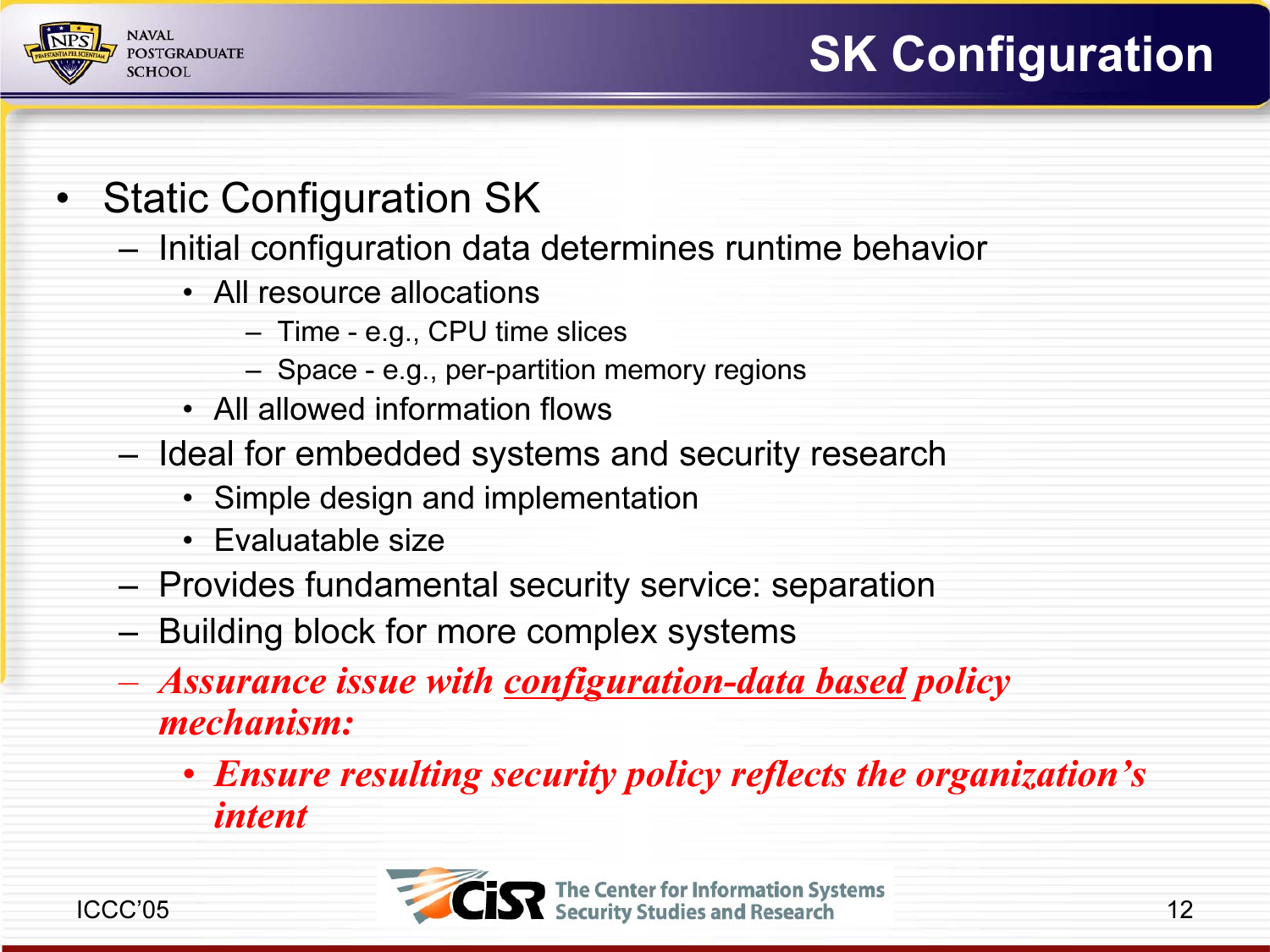

## • Problem scenario

- Failure of a peripheral device in a mission critical application, or
- Overriding environmental security conditions
- Desirable for TOE to be able to change its configuration
- SKPP allows TOE to change resource allocations and policy rules during runtime

–Several problems

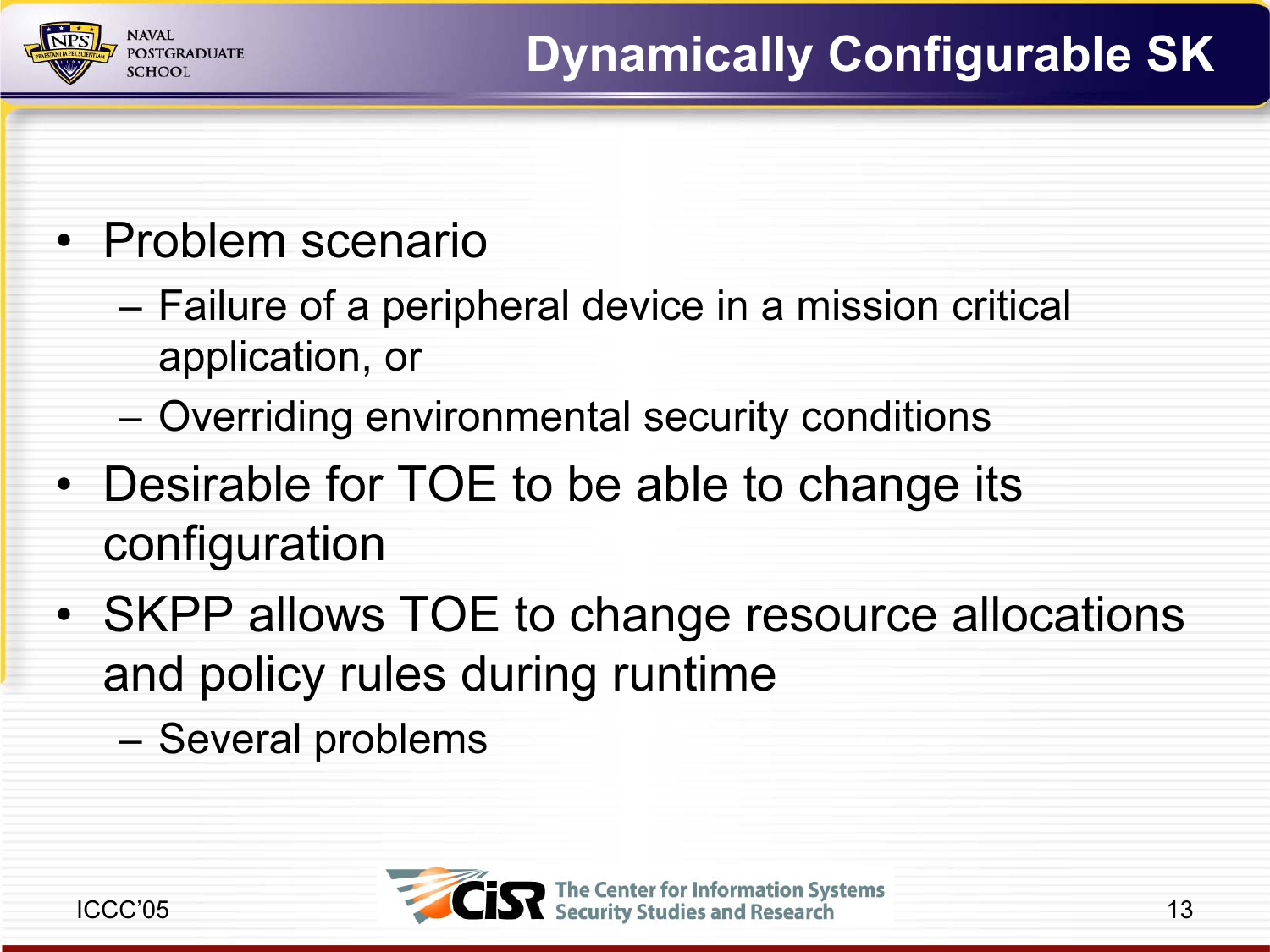- Continuity of security across a policy transition
	- Undefined security during transition?
	- Undefined combinations of policies after transition?
- Arbitrary changes are hard to understand w.r.t. policy
	- Formal models often have static attributes because of this
- Approach:

**OSTGRADUATE SCHOOL** 

- Limit how policy may change
- Four hierarchical modes of change defined

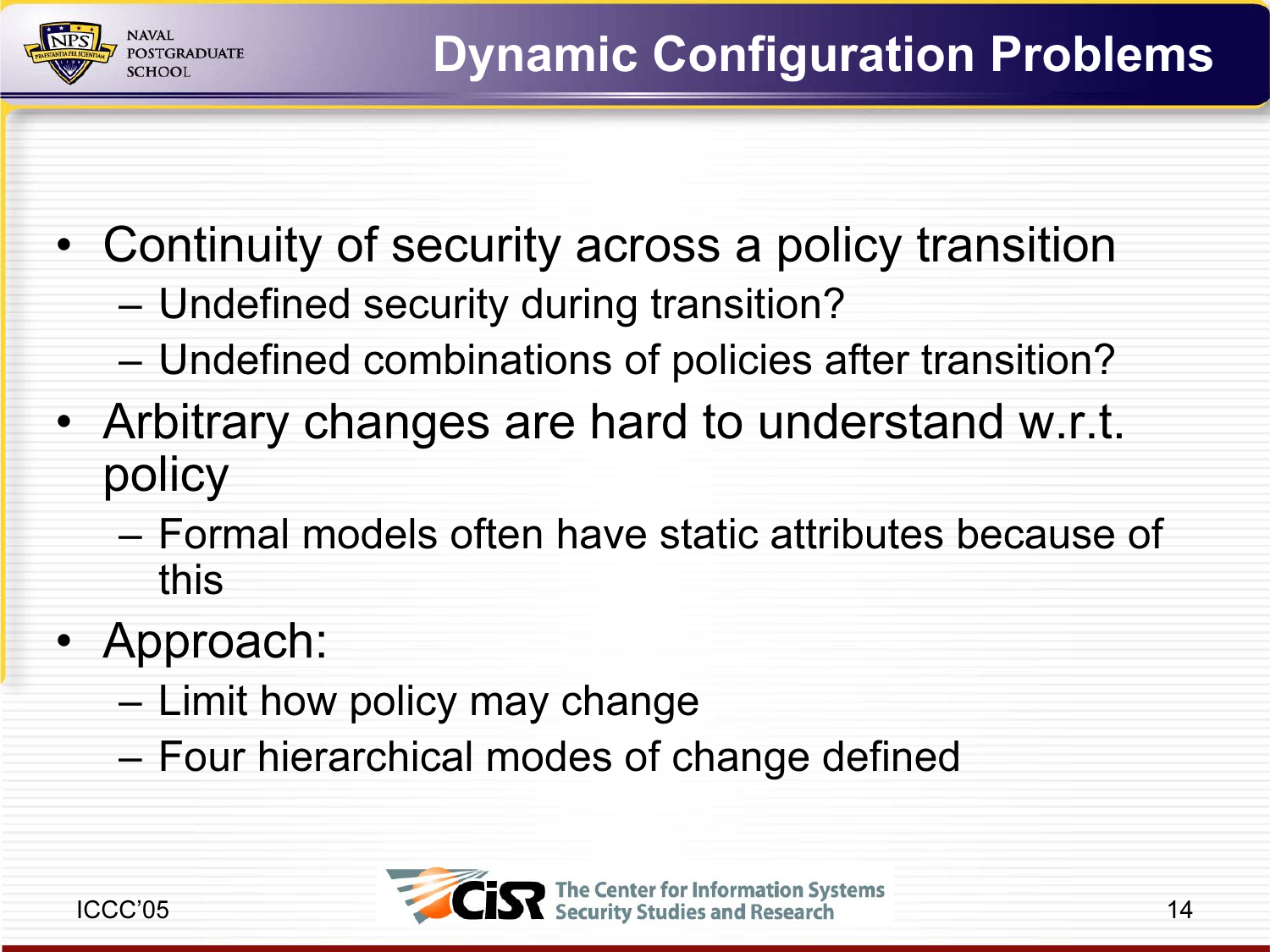1. Off-line transitions and pre-loaded configurations

- –Allows complete removal of previous security state
- Allows pre-analysis of subsequent security policies
- Triggered by privileged subject or offline actions
- Assurance issue: TSF must ensure
	- Only authorized subject may request configuration change
	- TOE fully and properly executes the change request
- 2. On-line transitions and pre-loaded, configurations
	- Allows dynamic change of configuration
	- Additional assurance issue: TSF must continuously maintain secure state
		- Before, during and after the configuration change

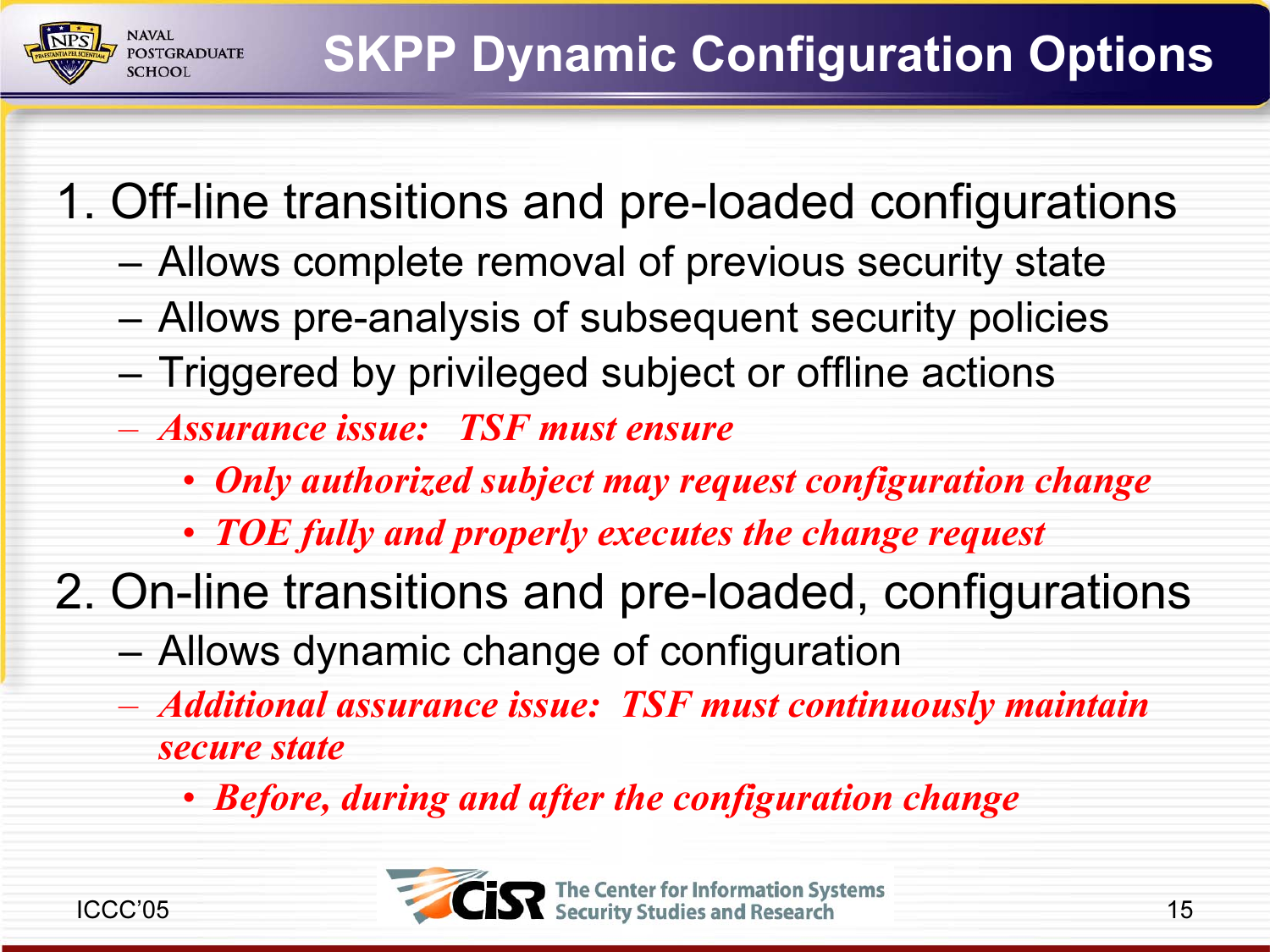

3. On-line transitions and limited configuration changes

- Changes limited by static rules enforced by TSF
- Additional assurance issue:
	- Ensure ad hoc policy change requests are consistent with organization's policy intents
- 4. On-line transitions and arbitrary configuration changes
	- Additional assurance issue:
		- TOE vendor must provide convincing definition of "secure transition" in SFP model
- Options 3 and 4 are beyond the scope of the SKPP
	- Will require an ST- rather than PP-based evaluation

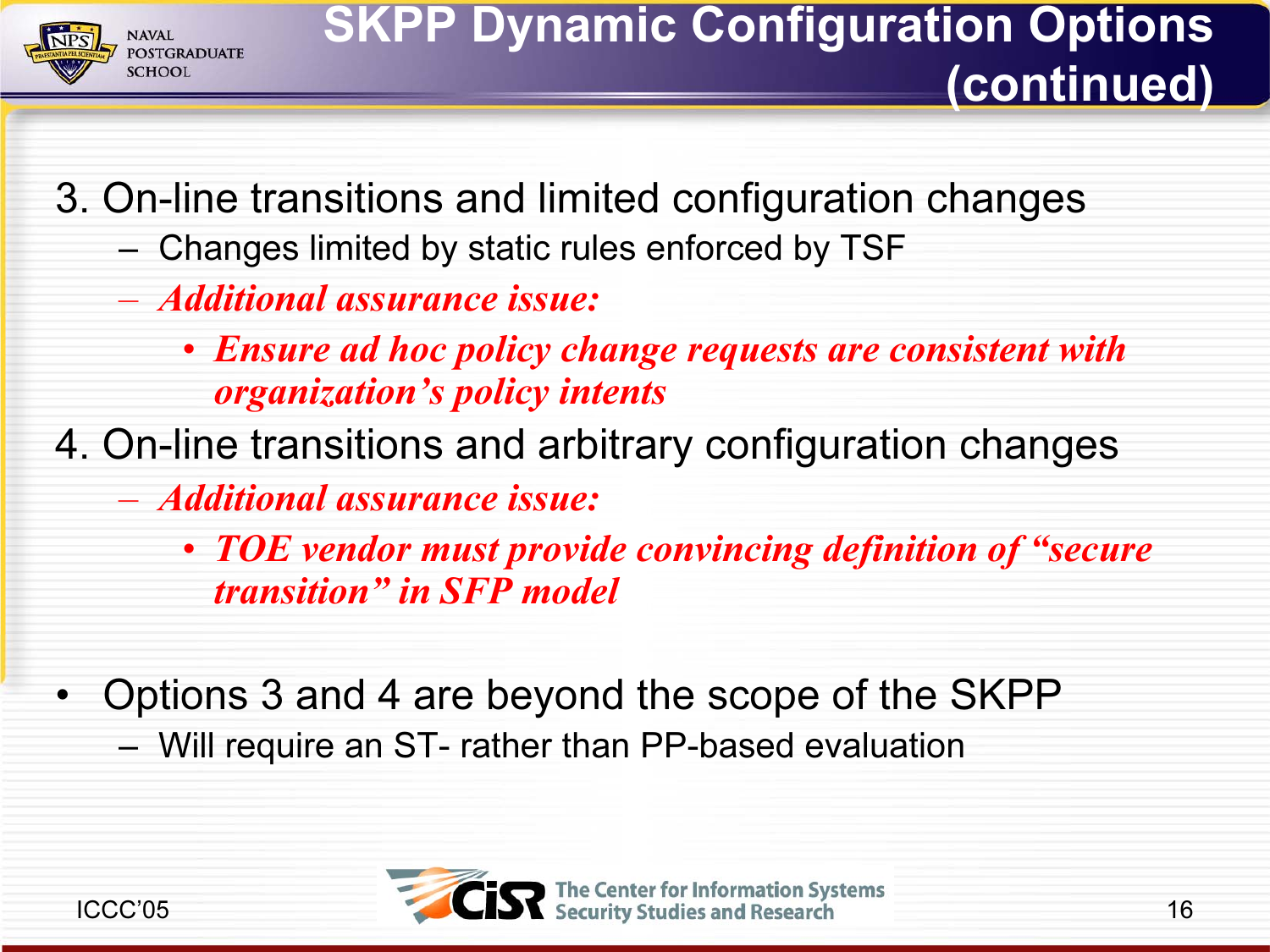

## Details of SKPP functional and assurance requirements for dynamic configuration are ST-specific

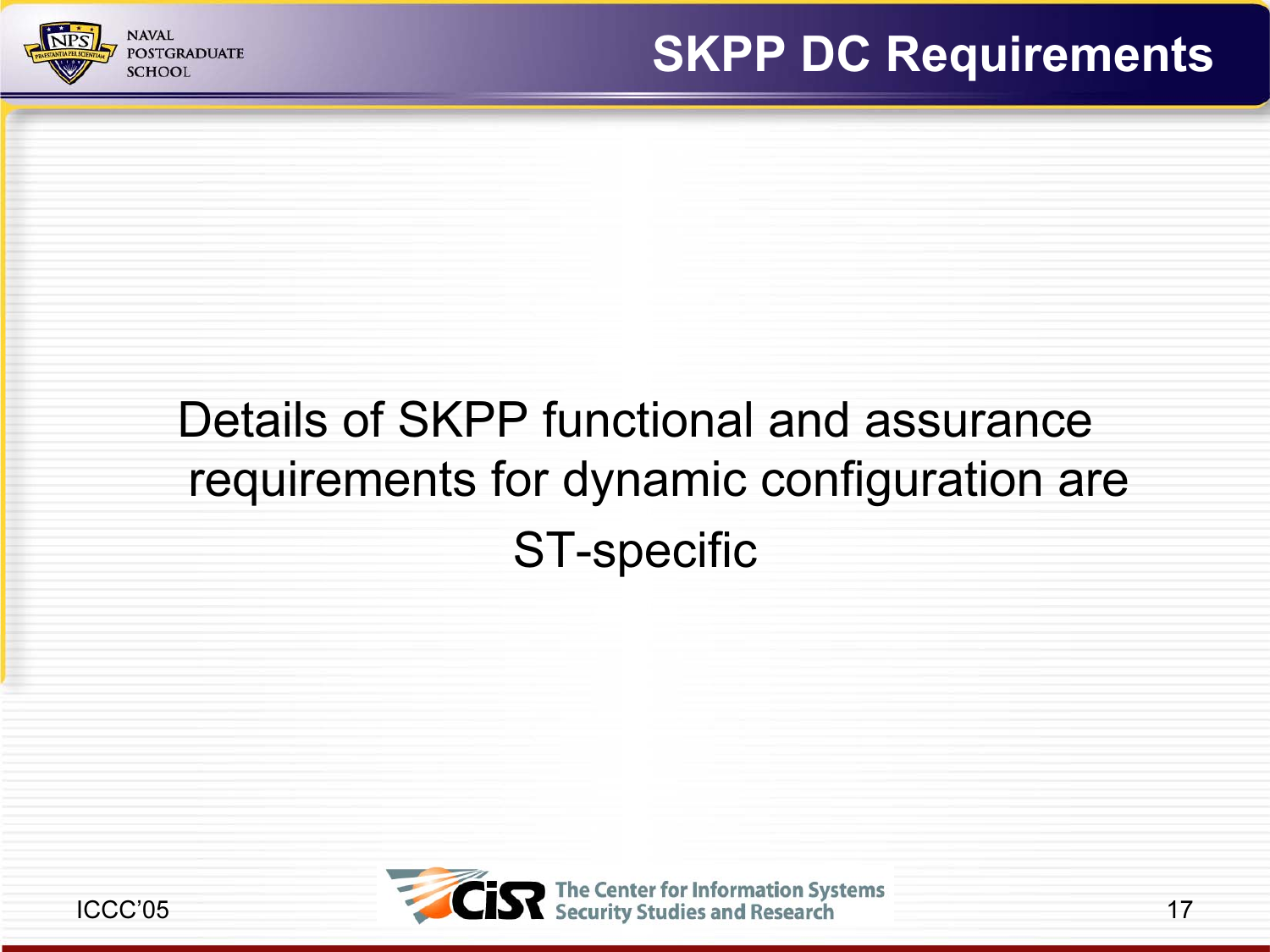

• SKPP

**POSTGRADUATE SCHOOI** 

- Developed to be conformant to CC V2.2
- •CC V3.0 significantly different
- •FDP\_ACC simpler than FDP\_IFF/IFC
- • Challenges include
	- Hardware assurance undefined
	- Non-user Security Attributes
	- Covert Channel Analysis by developer

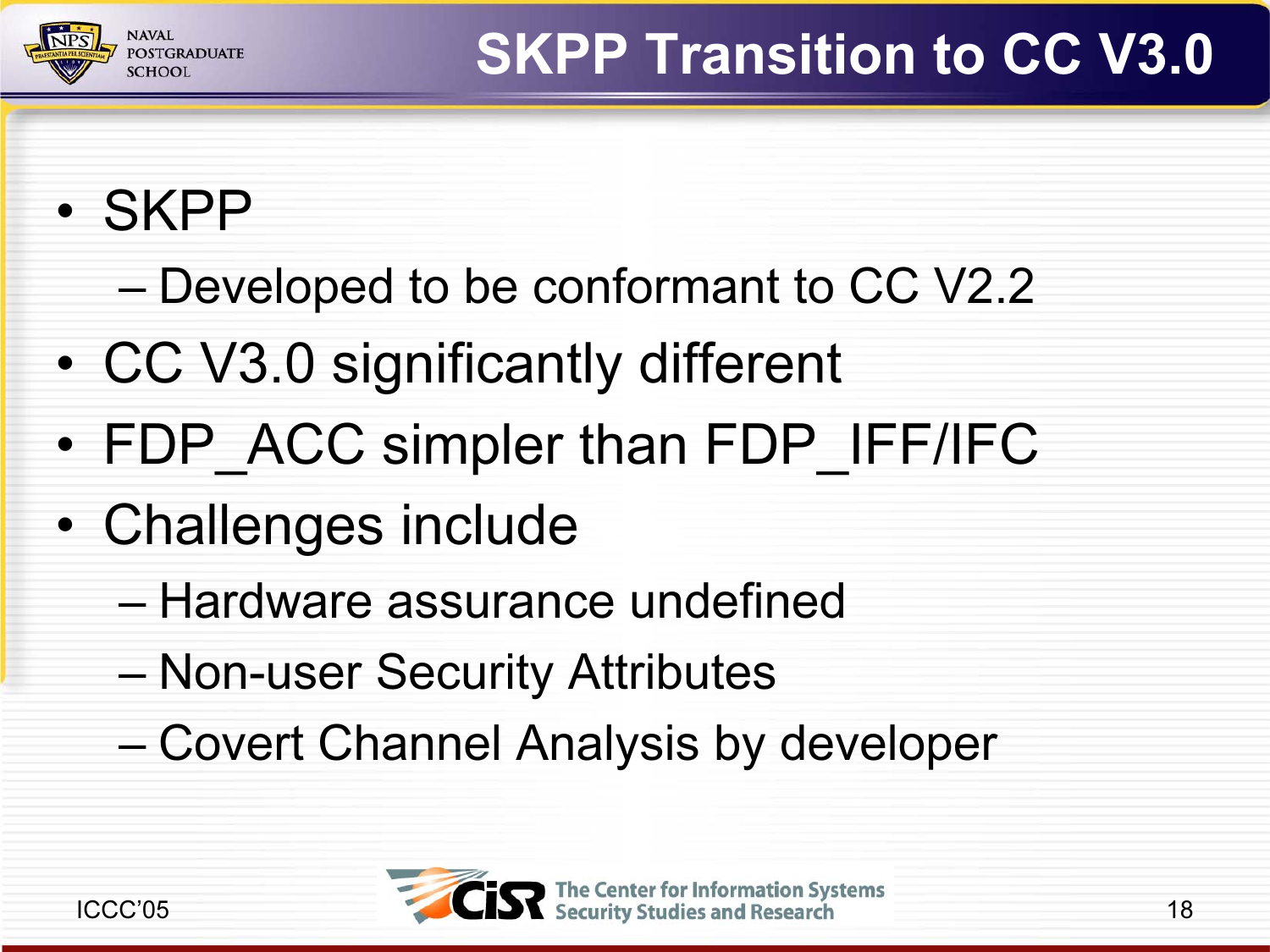- • SKPP requires binding of security attributes to exported resource when resource is created
- Two-step process: registration and initialization
	- FIA\_URE: TSF must store attributes of exported resources in identified internal resources
		- e.g., kernel structures
	- FIA\_ISA: TSF must bind (those) attributes to corresponding exported resources when resource is created



**OSTGRADUATE**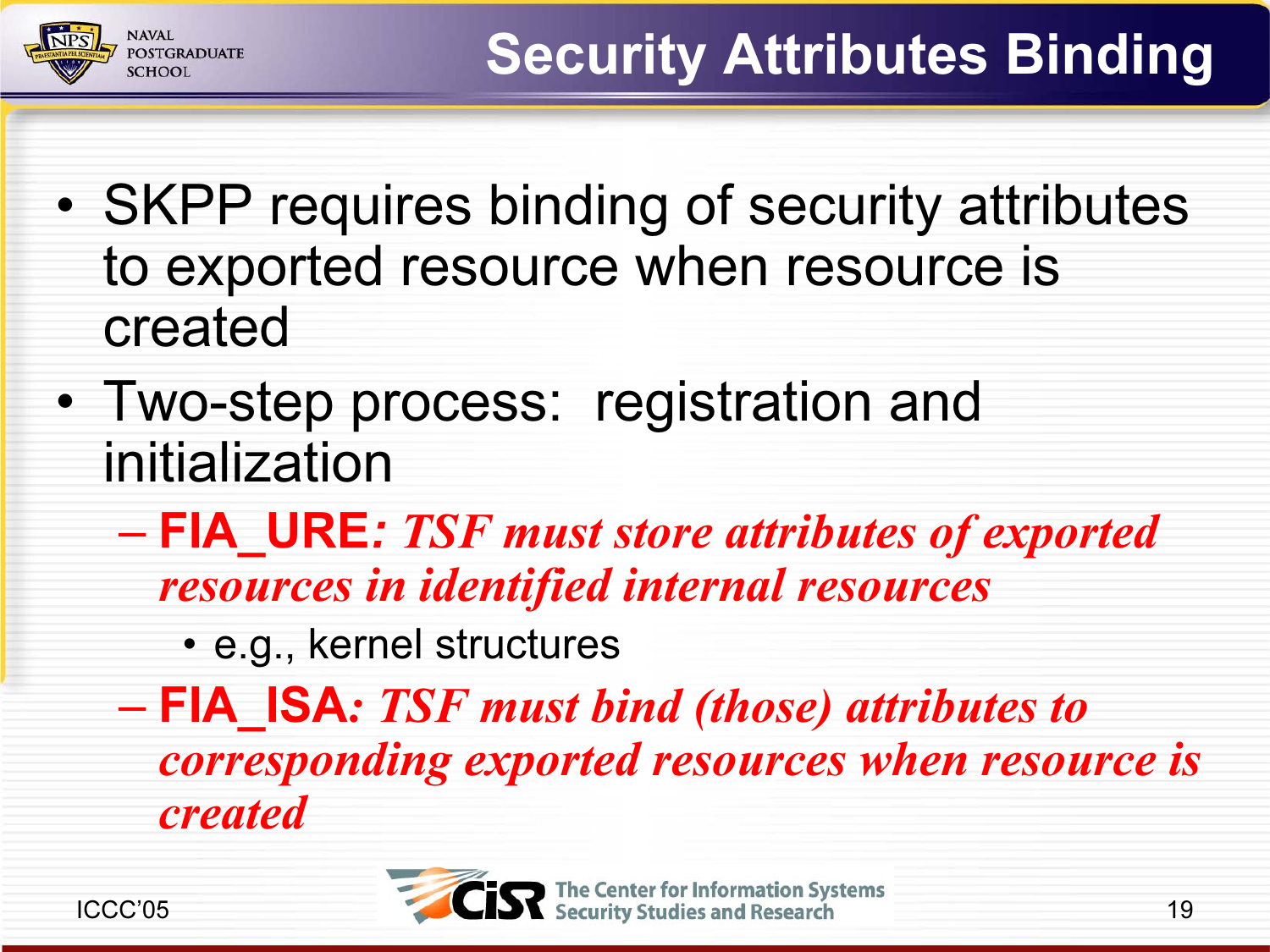



- High Robustness Requires
	- PoLP
	- Control of Dynamic Re-Configuration
- Common Criteria Version 3.0 transition
	- Most SK requirements fit into existing families
	- A few new explicit requirements required to cover scope of TOE

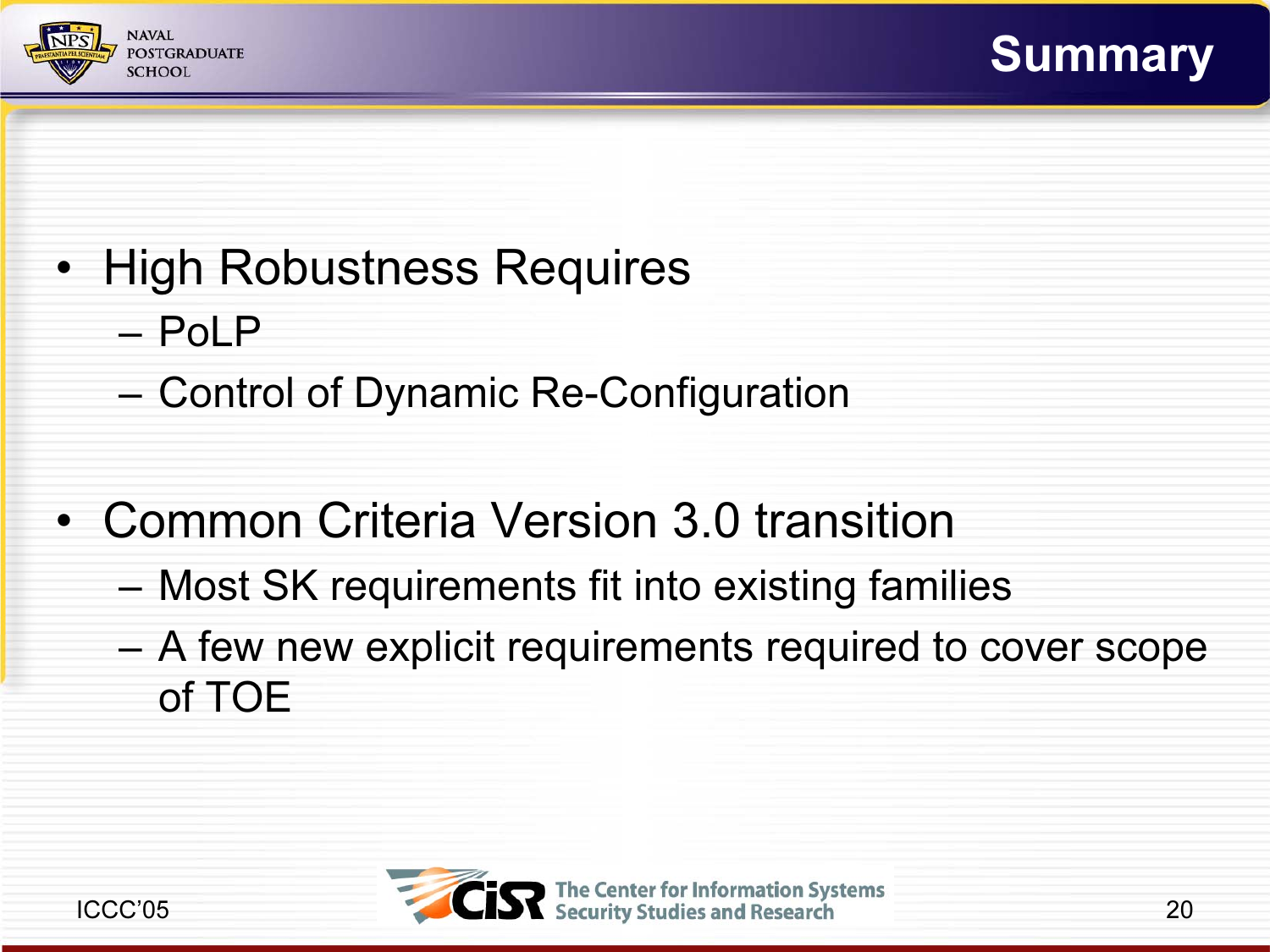

## Acknowledgements

The authors would like to express their appreciation to the entire SKPP development team, without whom this work could not have been completed.